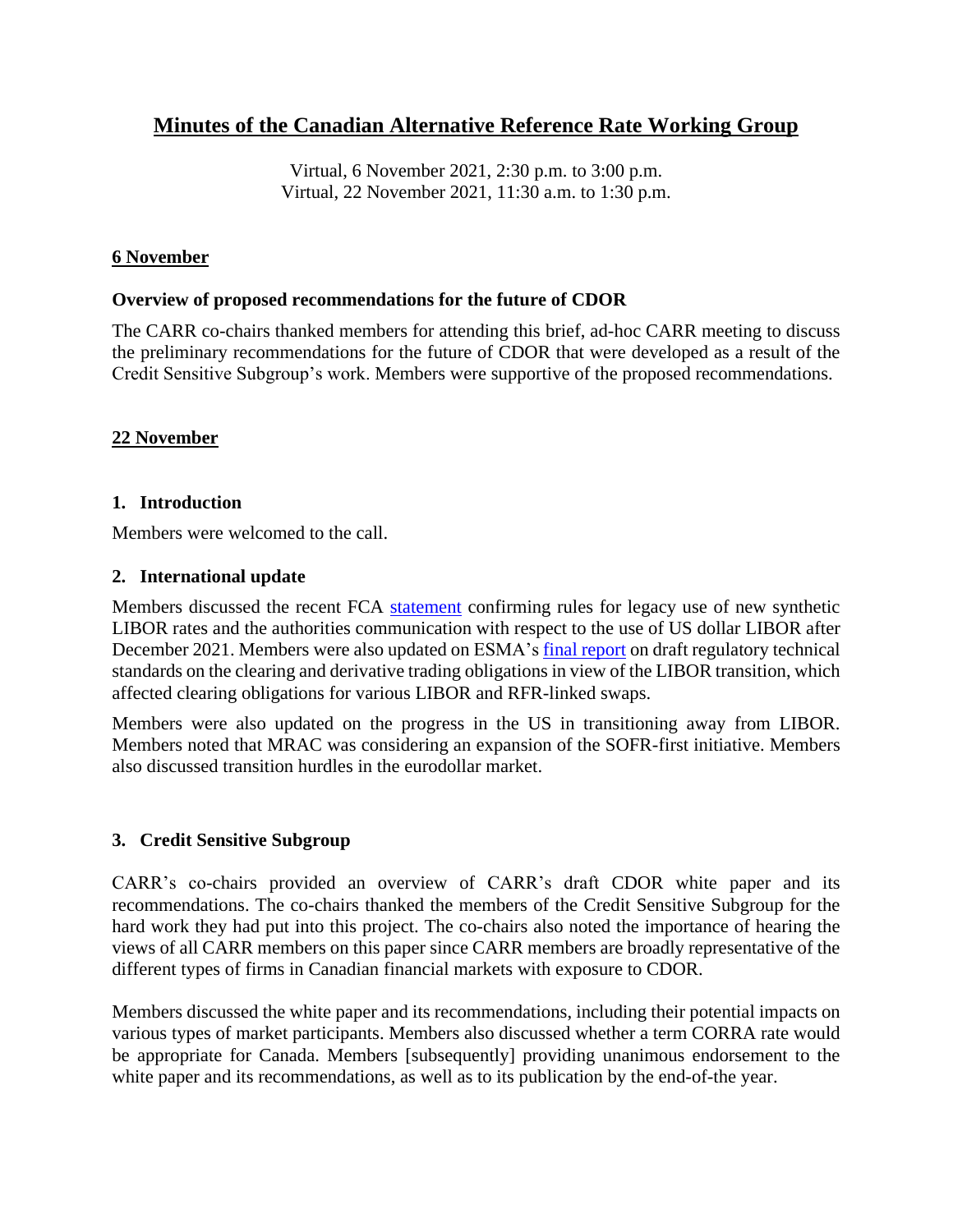# **4. Accounting, Taxation and Regulation Subgroup**

The Subgroup leads noted the CDOR white paper's analysis of whether it was possible to "enhance" CDOR and agreed that such changes would render it a new rate from a legal perspective, potentially frustrating contracts.

The Subgroup leads discussed the recent work of the subgroup including examination of the CRA's guidance on credit sensitive rates, and how it applied to CDOR.

# **5. Transition Subgroup**

The Subgroup leads discussed the work on developing fallback language for loans referencing CDOR.

# **6. Other items**

The next CARR meeting will take place virtually on 13 December 2021.